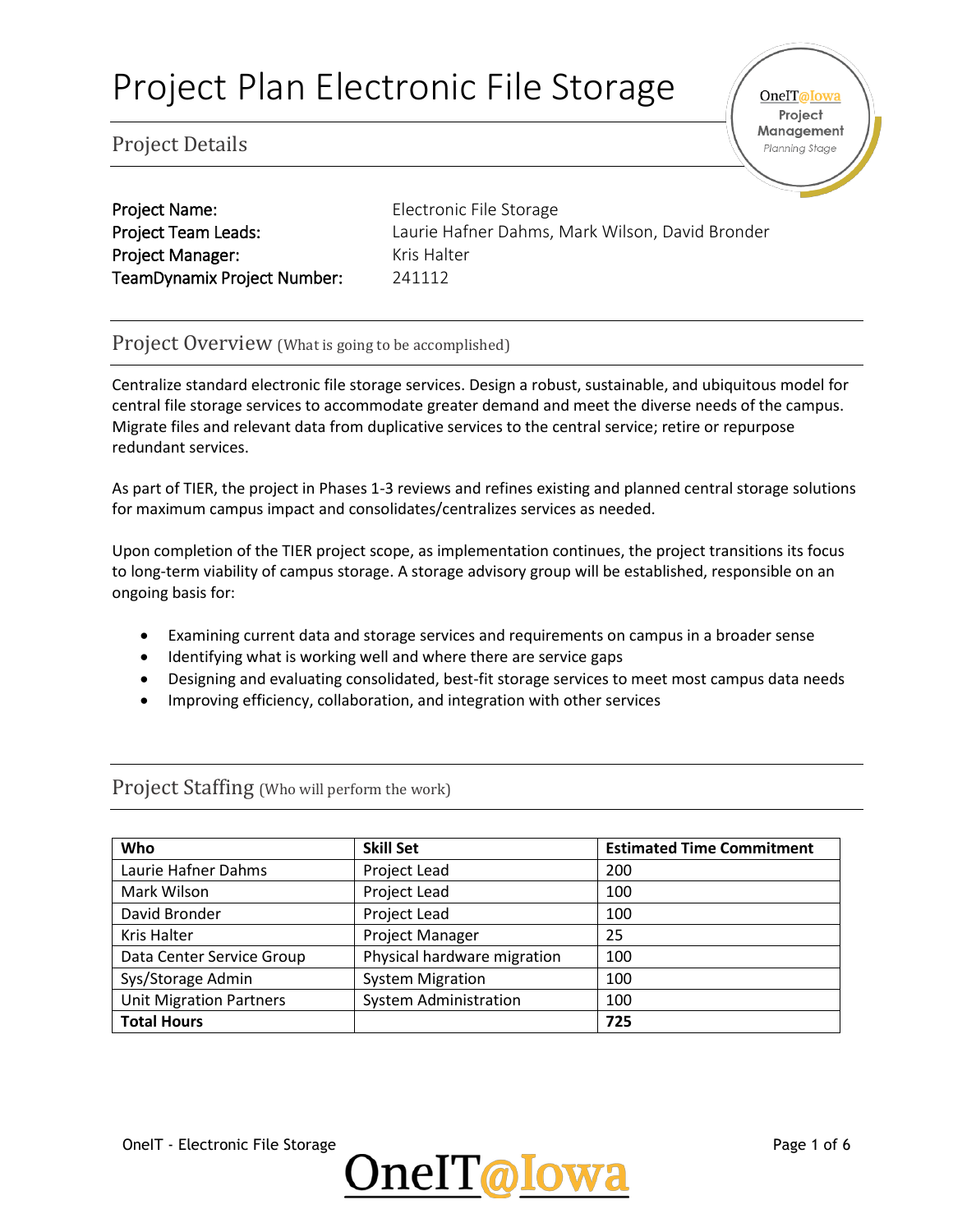#### Project Schedule (When will the work be started/completed)

#### **Phase 1 - Initiation** ( April 2015 – June 2015 )  $\rightarrow$  COMPLETE

- Develop project charter
- Develop stakeholder registry
- Form advisory committee
- Form project team

#### **Phase 2 - Planning** ( June 2015 – February 2016 ) → COMPLETE

- Collaborate with the OneIT Data Center and Server project team on conducting a high level campus wide server audit.
- Determine engagement and communication strategy.
- **•** Engage IT campus community as needed for feedback.
- Outline high level Storage service offerings for migrations, consolidations, and service changes.
	- o Shared Drive (Files@Iowa), departmental
	- o HomeDrive (Files@Iowa)
	- o OneDrive for Business (Office 365)
	- o Research Data Storage Service (RDSS)
	- o Large Scale Storage (LSS)
- Determine additional requirements.
- Finalize project plan and post for public comment.

#### **Phase 3 - Implementation – (July 2015 – December 2015 )**  $\rightarrow$  **COMPLETE**

- Obtain feedback from campus on existing and "in the pipe" central storage solutions.
- Revise existing and "in the pipe" storage services offerings and policies.
- Continue campus engagement as defined in Phase 2 (provide updates on Project and gather feedback).
- OneIT Steering Committee review and feedback of baseline service offerings.
- Vet service offerings to campus IT community.
- Start implementing baseline services.
- Tweak service based on feedback.
- Update documentation and websites with current services.

#### **Phase 4** - **Closeout** - (February 2016)

- Project Close Out.
- Ongoing service enhancements.

**Next Steps –** Continue to enhance EFS Service offerings - (Continuous)

- Assess, interview, inventory, and audit departments and end-users/consumers on storage uses and needs.
- **•** Design new storage services to fill end-user/consumer gaps that perform at the 80% campus level.

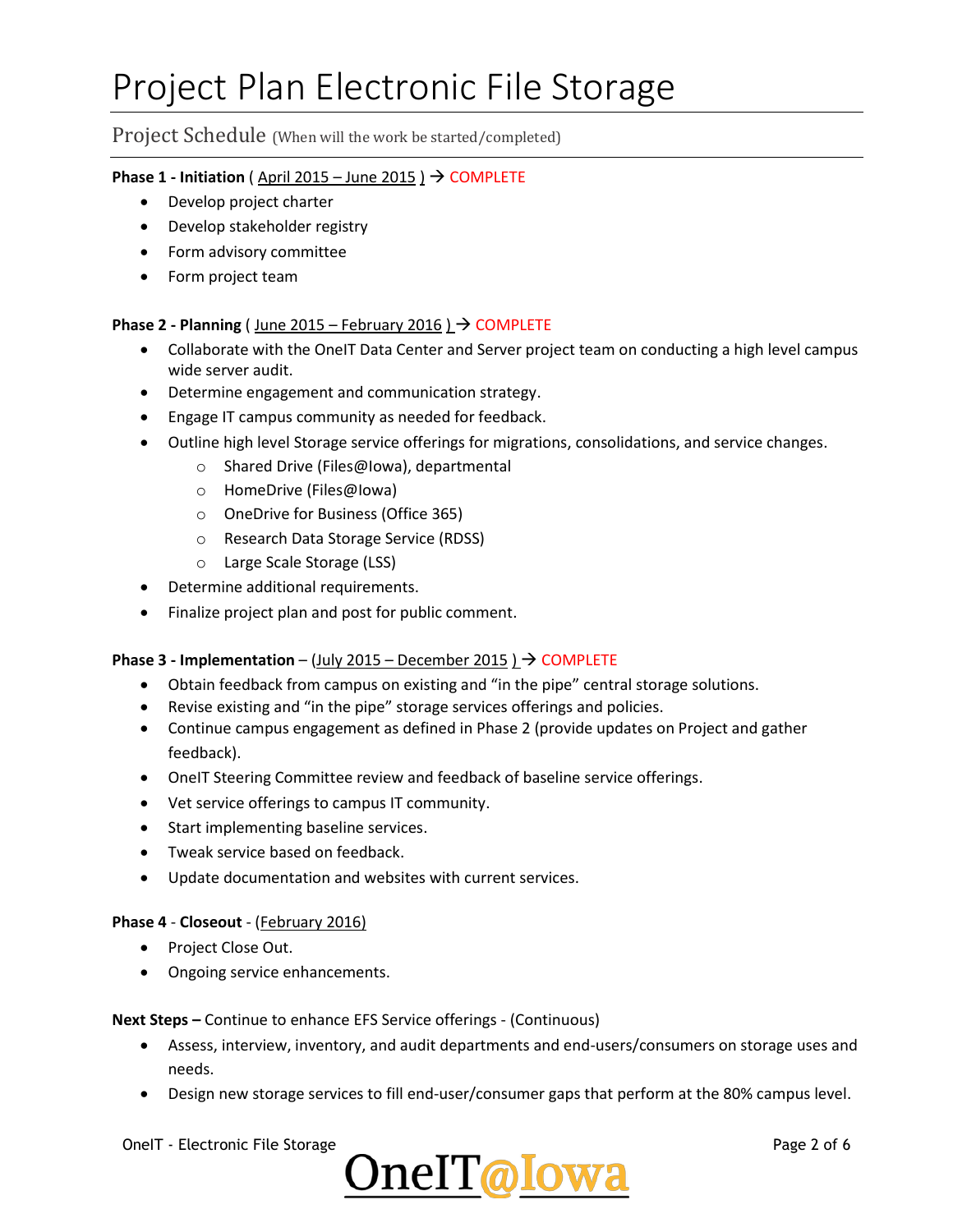- Continue campus engagement.
- Update campus IT community and OneIT Steering Committee.
- Tweak service based on feedback.
- Implement new central storage services and offerings.
- Update documentation and websites with updated services.
- Flesh out next round of service offerings.

### Project Budget

- 1. Funding
	- a. Storage Expansion FY16 \$350K
- 2. Staffing Addition
	- a. IT Support Consultant \$100K

Change Control Plan (What is the process for managing change)

- Changes to the order of inventories of server rooms, and staff conducting inventories will be evaluated and approved by the EFS Steering Committee.
- Changes to inventory timeline will be evaluated and approved by the EFS Steering Committee.
- Changes in the budget will be evaluated and approved by the EFS Steering Committee.
- Scope changes and additions will be evaluated and approved by the EFS Steering Committee.
- Substantial changes to project scope will be brought to the OneIT Steering Committee for evaluation and resolution for items deemed outside of timeline, budget, and scope by the EFS Steering Committee.



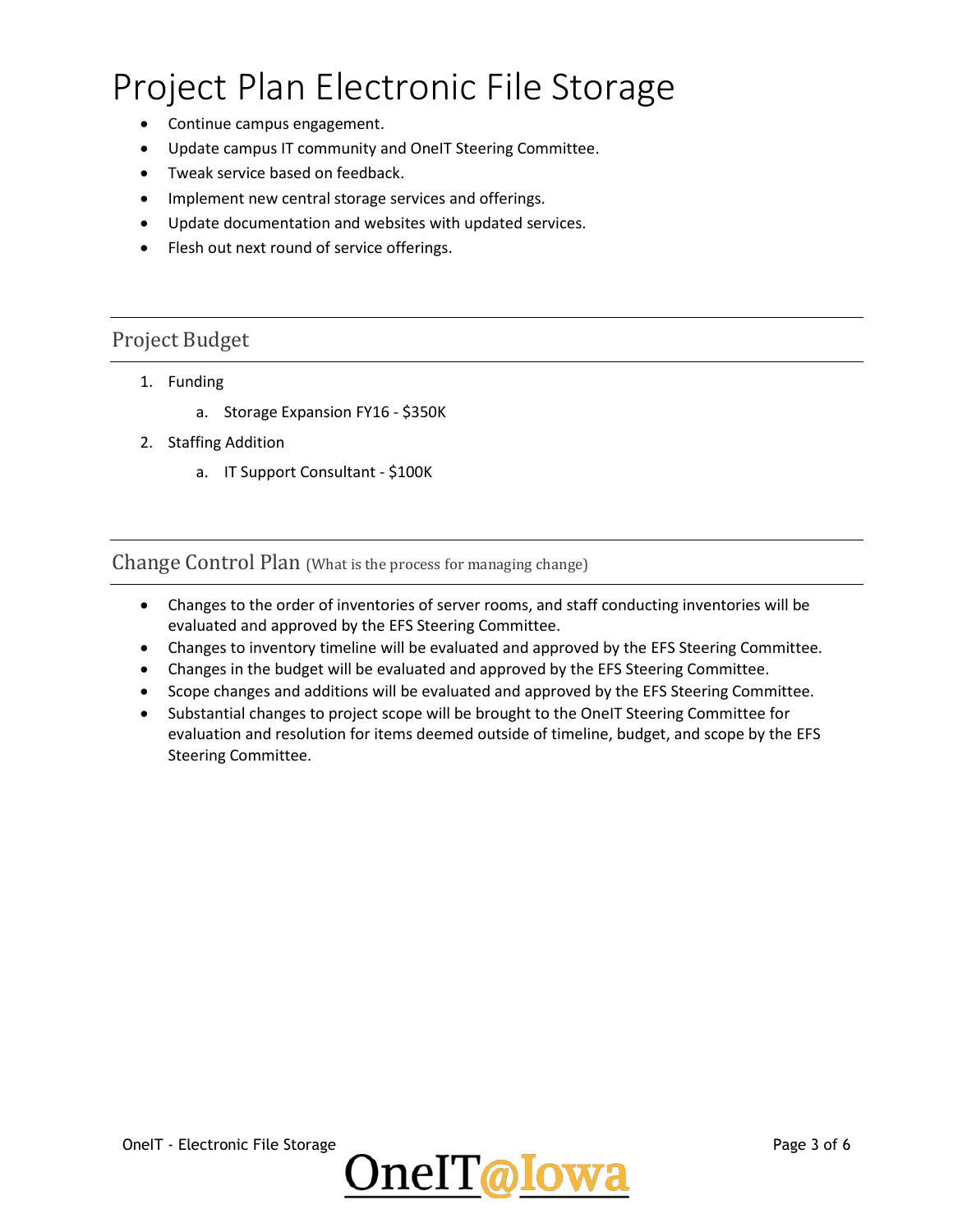## Communications Plan (How will information be communicated)

| <b>Target Audience</b>  | <b>Primary</b> | <b>Communication</b> | <b>Frequency</b> | <b>Purpose/Description of</b>                         | Author /     |
|-------------------------|----------------|----------------------|------------------|-------------------------------------------------------|--------------|
|                         | <b>Contact</b> | <b>Mechanism</b>     |                  | <b>Communication</b>                                  | <b>Owner</b> |
| <b>OneIT Steering</b>   | Program        | Email, meeting       | Monthly, ad      | Updates on project,                                   | Team         |
| Committee               | Office         | discussion           | hoc as needed    | feedback                                              |              |
| Project Team            | N/A            | Discussion           | Bi-Weekly        | Project Status and                                    | Team         |
|                         |                |                      |                  | Planning                                              |              |
| <b>CITL Community</b>   | Program        | Presentation         | Once             | Understanding of Storage                              | Mark         |
|                         | Office         |                      |                  | Services. Buying into the                             |              |
|                         |                |                      |                  | process of migration of                               |              |
|                         |                |                      |                  | services.                                             |              |
|                         |                |                      |                  | Where their departments                               |              |
|                         |                |                      |                  | can help with service                                 |              |
|                         |                |                      |                  | consolidation.                                        |              |
| <b>ITADmin</b>          | Tim Wolfe      | Presentation         | As needed        | Overall plan for migrations.                          | Laurie       |
| Community               |                |                      |                  | Where their departments                               |              |
|                         |                |                      |                  | can help with service                                 |              |
|                         |                |                      |                  | consolidation.                                        |              |
| Advisory                |                | Presentation         | Bi-Monthly       | Project Status and                                    | Team         |
| Committee               |                | and Discussion       |                  | Planning                                              |              |
| Deans and               | Steve          | Presentation         | Once             | Consolidation of IT                                   | Team         |
| <b>Department Heads</b> | Fleagle        |                      |                  | resources can help                                    |              |
|                         |                |                      |                  | improve services to                                   |              |
|                         |                |                      |                  | campus and lower the                                  |              |
|                         |                |                      |                  | overall cost to                                       |              |
|                         |                |                      |                  | departments. Reduce the<br>risk of loss of university |              |
|                         |                |                      |                  | data. Improve the support                             |              |
|                         |                |                      |                  | for Faculty research with                             |              |
|                         |                |                      |                  | high speed                                            |              |
| <b>Select Faculty</b>   | Faculty        | Discussion           | Once             | The University supports                               | Team         |
| Members/Research        | Member         |                      |                  | their academic and                                    |              |
| Groups                  |                |                      |                  | research missions. This                               |              |
|                         |                |                      |                  | will allow them better                                |              |
|                         |                |                      |                  | network connections.                                  |              |
|                         |                |                      |                  | Common infrastructure                                 |              |
|                         |                |                      |                  | components are centrally                              |              |
|                         |                |                      |                  | funded.                                               |              |
| Stakeholder for         | Room           | Discussion           | As many as it    | The University supports                               | Team         |
| storage systems         | Owner          |                      | takes            | their academic and                                    |              |
|                         |                |                      |                  | research missions. This                               |              |
|                         |                |                      |                  | will allow them more                                  |              |
|                         |                |                      |                  | reliable storage and                                  |              |
|                         |                |                      |                  | managed backups to                                    |              |
|                         |                |                      |                  | reduce the chances of data                            |              |
|                         |                |                      |                  | loss.                                                 |              |

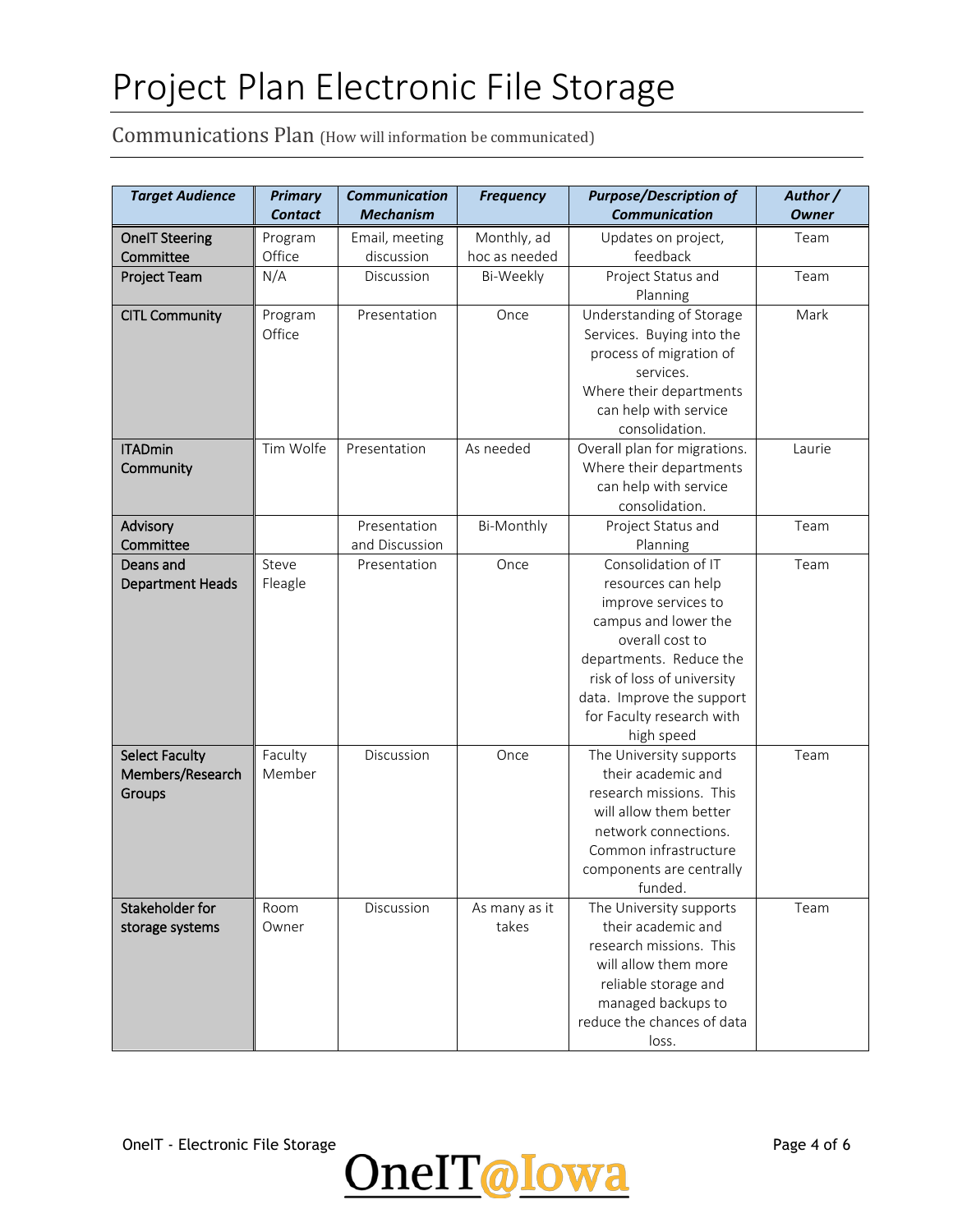## Risk Management Plan

Risks will be identified during project team meetings, audits or discussions with project stakeholders and storage owners. Once identified the risks will be assessed and the likelihood of occurrence and impact on the project will be determined. Risk mitigation strategies will be developed for risks that have a high impact and a high likelihood of occurrence on the project. The risk tracking list will be located on the Electronic File Storage Project SharePoint Site.

[https://sharepoint.uiowa.edu/sites/projects/oneit/implementation/storage/Shared%20Documents/Risk%20and%20Iss](https://sharepoint.uiowa.edu/sites/projects/oneit/implementation/storage/Shared%20Documents/Risk%20and%20Issue%20Registry.xlsx) [ue%20Registry.xlsx](https://sharepoint.uiowa.edu/sites/projects/oneit/implementation/storage/Shared%20Documents/Risk%20and%20Issue%20Registry.xlsx)

| <b>Risk</b>    | <b>Risk Description</b>       | Likelihood | Impact  | <b>Mitigation Strategy</b>                                                                         |
|----------------|-------------------------------|------------|---------|----------------------------------------------------------------------------------------------------|
| <b>Number</b>  |                               | (H,M,L)    | (H,M,L) |                                                                                                    |
| $\mathbf{1}$   | No actual cost savings        | Н          |         | Operational savings will be consumed by                                                            |
|                |                               |            |         | capital expenditures or accounted for under                                                        |
|                |                               |            |         | the Data Centers and Servers project; focus                                                        |
|                |                               |            |         | will be on efficiencies and service adoption                                                       |
| $\overline{2}$ | Resistance to Change          | H          | H       | Monthly Advisory meetings, preemptive emails                                                       |
|                |                               |            |         | to storage owners about project inventory                                                          |
|                |                               |            |         | plans, initial communication to faculty via                                                        |
|                |                               |            |         | Steve Fleagle, one on one's with staff and                                                         |
|                |                               |            |         | faculty as storage systems are inventoried and                                                     |
|                |                               |            |         | migrated.                                                                                          |
| 3              | Unpredictable growth of data  | L          | M       | Close monitoring of storage capacity and usage<br>of users, and detailed planning of consolidation |
|                |                               |            |         | of storage.                                                                                        |
| 4              | Ability to use grant funding  | L          | M       | Appropriate understanding and                                                                      |
|                | toward storage services       |            |         | communication of the policies and rules of                                                         |
|                | (including lifecycle of data) |            |         | grant expenditures.                                                                                |
|                | instead of toward capital     |            |         |                                                                                                    |
|                | assets (storage hardware)     |            |         |                                                                                                    |
| 5              | Significant Up Front cost     | H          | H       | Get Central Funding to seed this project                                                           |
| 6              | Significate Labor needed      | H          | H       | Spread project over a number of years and                                                          |
|                |                               |            |         | consolidate storage management                                                                     |
| $\overline{7}$ | Flexibility needed by         | H          | H       | Develop a group that will address the needs of                                                     |
|                | Departments                   |            |         | Academic and Research units on campus                                                              |
| 8              | New storage systems brought   | M          | M       | Policy and Adherence.                                                                              |
|                | up in defunct locations       |            |         |                                                                                                    |
| 9              | Shadow IT                     | M          | H       | Must make ITS service delivery more agile to                                                       |
|                |                               |            |         | prevent systems from returning to local offices                                                    |
|                |                               |            |         | or research labs.                                                                                  |